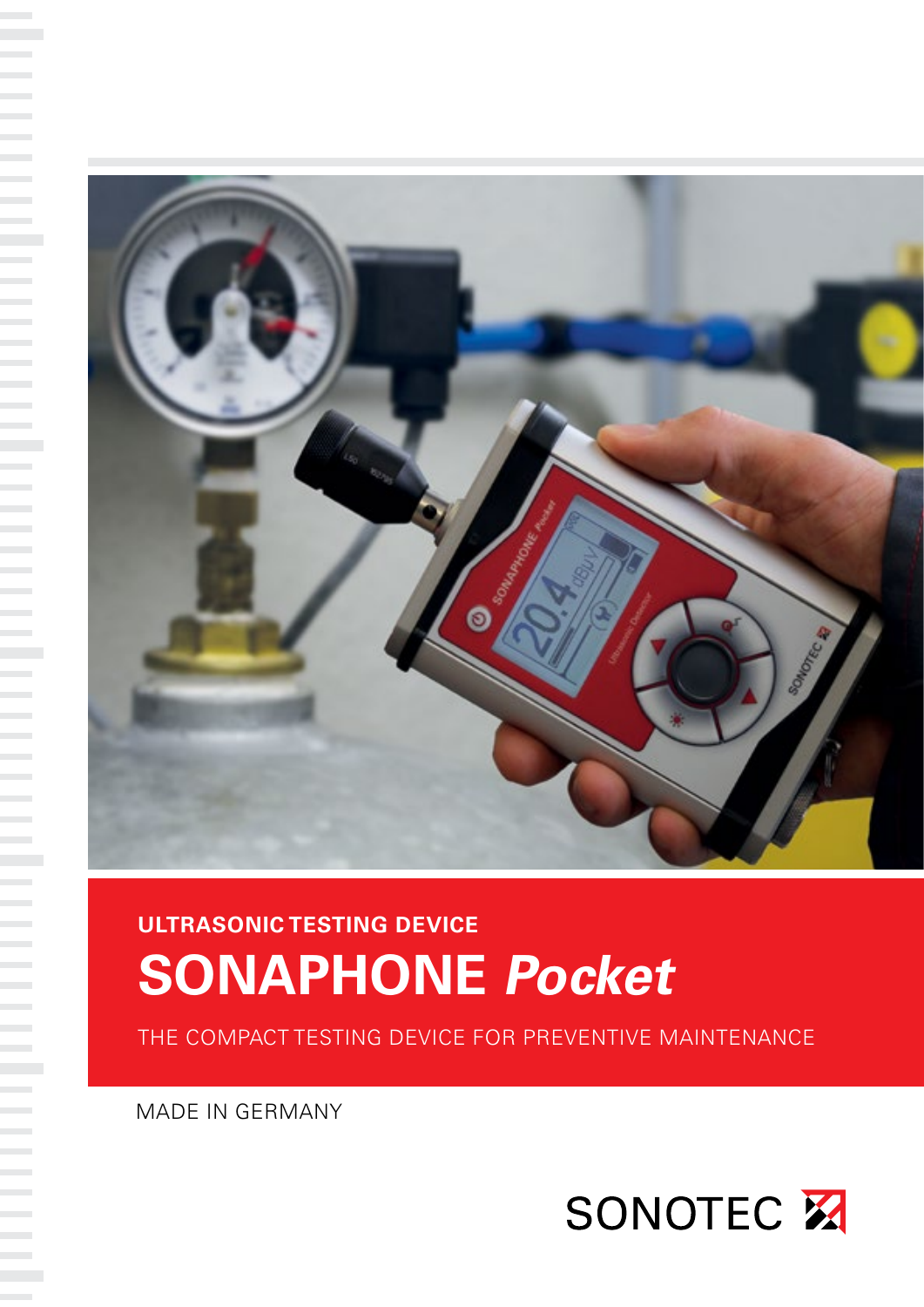# **SONAPHONE Pocket FOR PREVENTIVE MAINTENANCE**

With the SONAPHONE Pocket you identify problems even before they arise and create value at all levels of your company. Numerous **preventive maintenance** tasks can be handled quickly and efficiently with the compact ultrasonic testing device from SONOTEC. Find **leaks in compressed air, gas**  **and vacuum systems** and lower your energy costs. **Detect bearing damage** and avoid downtimes. Provide evidence for **electrical insulation damage** and increase your operational safety. The SONAPHONE Pocket is easy to handle and very effective.

# **ADVANTAGES AT A GLANCE**

#### **FIND LEAKS AND SAVE ENERGY**

With the SONAPHONE Pocket anybody can locate leaks and seal failures in compressed air, gas and vacuum systems quickly and easily. Just eliminating leaks can often reduce the energy costs for a compressor unit of a compressed air system up to 30 percent.

### **DETECT PROBLEMS EARLY**

With this cost-effective testing device early detection of damage or wear of plain and roller bearings and providing evidence of damage to electrical insulation are easy. The SONAPHONE Pocket is all you need to minimize downtimes and increase operational safety.

### **COMPACT DESIGN FOR YOUR POCKET**

The SONAPHONE Pocket is designed to fit in any pocket. The robust construction makes the compact testing device the perfect companion even in harsh industrial environments.

### **EASY TO HANDLE**

The ultrasonic testing device can be used immediately since it requires minimal training. The SONAPHONE Pocket converts ultrasound signals into audible signals and shows them on a digital display at the same time. This is particularly useful for comparable tests and regular maintenance checks.

## **EXTENSIVE ACCESSORIES ALLOW VERSATILE OPTIONS FOR USE**

The SONAPHONE Pocket is supplemented by extensive accessories that allow various applications, from leak detection and wear control on rotating machines to providing evidence of partial electrical discharges due to insulation damage.

## **APPLICATIONS**



- Leak detection
- 
- Tightness testing
- Bearing monitoring and acoustic based lubrication
- 

Detection of partial discharges

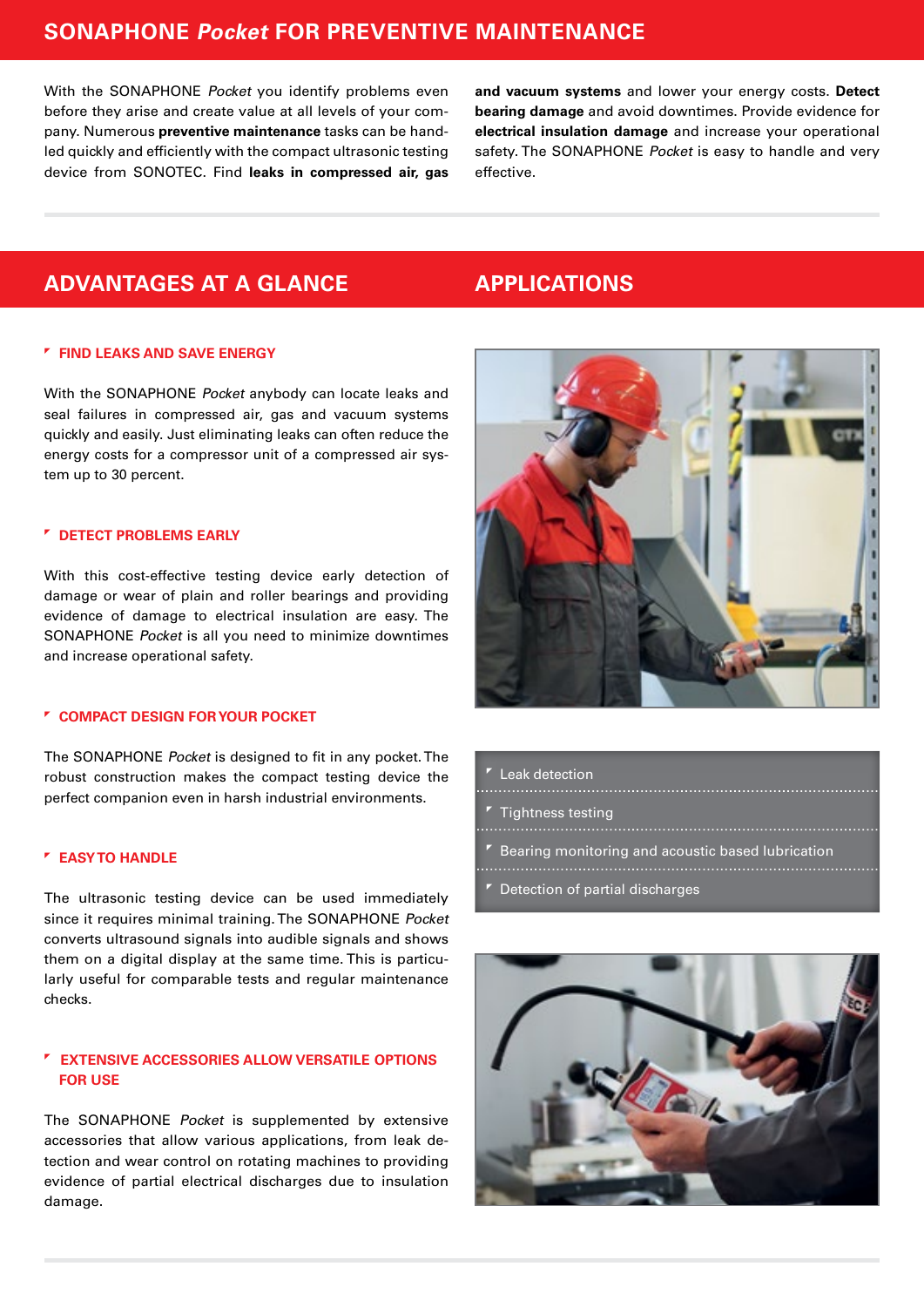# **COMPACT – INTUITIVE – ROBUST**



## **ACCESSORIES**

We offer you versatile accessories for the SONAPHONE Pocket in the form of airborne and structure-borne probes. You will receive the appropriate probes for your applications from our product range.

#### **AIRBORNE PROBES**

for leak location over large and small distances, detection of partial discharges and leak testing of unpressurized systems

#### **STRUCTURE-BORNE PROBES**

for wear control on bearings and functional checks of valves and steam traps